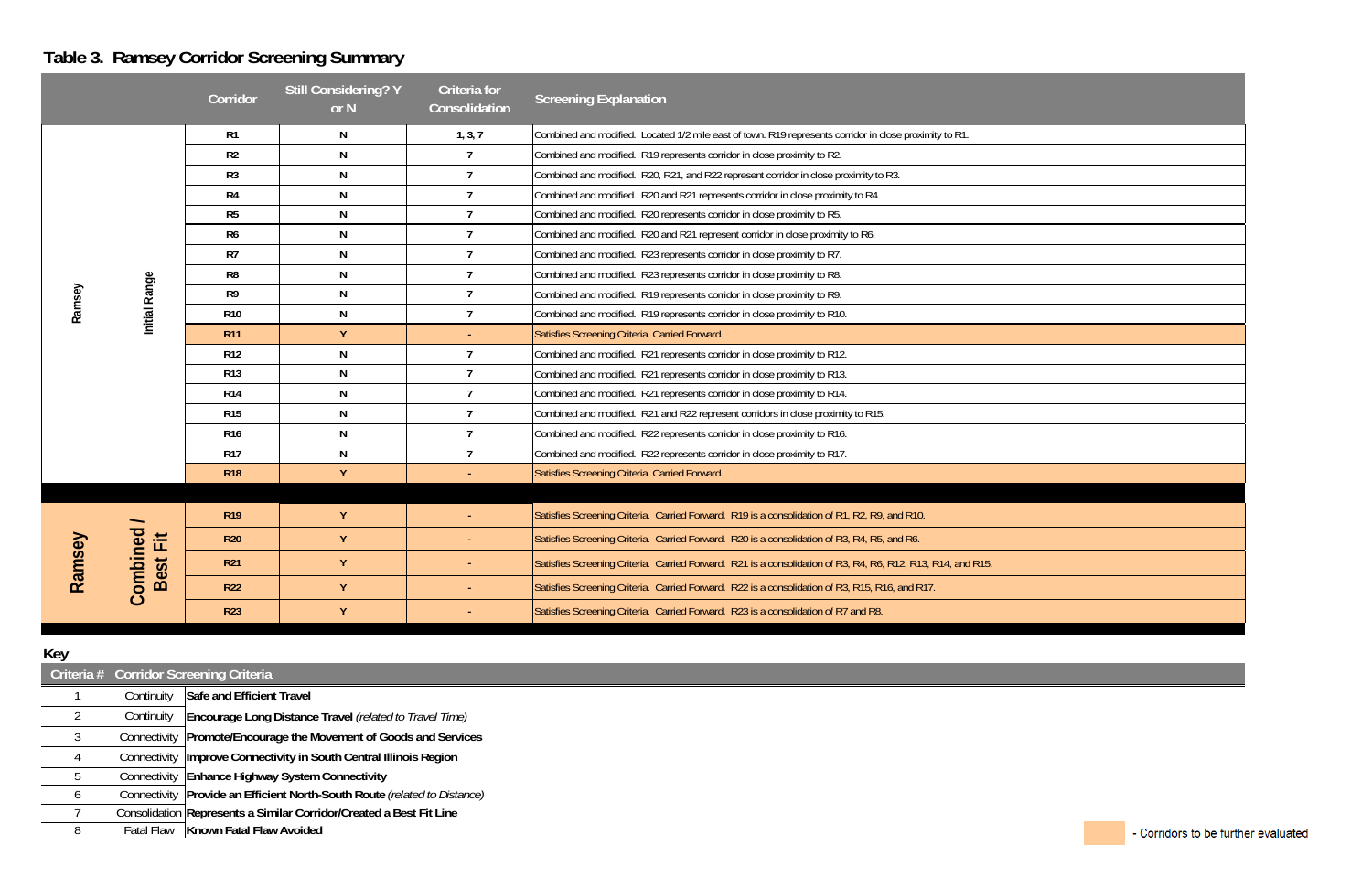# **Table 4. Vandalia Corridor Screening Summary**

|          |               | Corridor        | Still Considering? Y<br>or N | Criteria for<br>Consolidation | <b>Screening Explanation</b>                                                      |
|----------|---------------|-----------------|------------------------------|-------------------------------|-----------------------------------------------------------------------------------|
|          |               | V1              | N                            | $\overline{7}$                | Combined and modified. V55 represents a corridor within proximity to V1.          |
|          |               | V <sub>2</sub>  | N                            | $\overline{7}$                | Combined and modified. V55 and V56 represent corridors within proximity to V2.    |
|          |               | V <sub>3</sub>  | N                            | $\overline{7}$                | Combined and modified. V56 represents a corridor within proximity to V3.          |
|          |               | V <sub>4</sub>  | N                            | $\overline{7}$                | Combined and modified. V55 and V56 represent corridors within proximity to V4.    |
|          |               | V <sub>5</sub>  | N                            | $\overline{7}$                | Combined and modified. V62 represents a corridor within proximity to V5.          |
|          |               | V <sub>6</sub>  | N                            | <b>Eliminated by Default</b>  | Eliminated. No need for this connection due to the elimination of V18 and V19.    |
|          |               | V <sub>7</sub>  | N                            | $\overline{7}$                | Combined and modified. V70 represents a corridor within proximity to V7.          |
|          |               | V8              | N                            | $\overline{7}$                | Combined and modified. V55 represents a corridor in proximity to V8.              |
|          |               | V <sub>9</sub>  | N                            | $\overline{7}$                | Combined and modified. V62 represents a corridor in proximity to V9.              |
|          |               | V10             | N                            | $\overline{7}$                | Combined and modified. V56 represents a corridor in proximity to V10.             |
|          |               | V <sub>11</sub> | N                            | <b>Eliminated by Default</b>  | Eliminated. No need for this connection due to the elimination of V18 and V19.    |
|          | Initial Range | V12             | N                            | $\overline{7}$                | Combined and modified. V56 represents a corridor in close proximity to V12.       |
|          |               | V13             | N                            | $\overline{7}$                | Combined and modified. V56/V66/V69 represent corridors in close proximity to V13. |
|          |               | V14             | N                            | $\overline{7}$                | Combined and modified. V56 represents a corridor in close proximity to V14.       |
| Vandalia |               | V15             | N                            | $\overline{7}$                | Combined and modified. V56/V69 represents a corridor in close proximity to V15.   |
|          |               | V16             | N                            | $\overline{7}$                | Combined and modified. V62 represents a corridor in close proximity to V16.       |
|          |               | <b>V17</b>      | N                            | <b>Eliminated by Default</b>  | Eliminated. No need for this connection due to the elimination of V18 and V19.    |
|          |               | V18             | N                            | 8                             | Eliminated. V18 bisects Vandalia's downtown historic district.                    |
|          |               | V19             | N                            | 1, 3                          | Eliminated. V19 conflicts with the alignment of a working railroad line.          |
|          |               | V20             | N                            | $\overline{7}$                | Combined and modified. V57 represents a corridor in proximity to V20.             |
|          |               | V <sub>21</sub> | N                            | $\overline{7}$                | Combined and modified. V59 represents a corridor in proximity to V21.             |
|          |               | <b>V22</b>      | N                            | $\overline{7}$                | Combined and modified. V60/V62 represents a corridor in proximity to V22.         |
|          |               | V <sub>23</sub> | N                            | $\overline{7}$                | Combined and modified. V60/V62 represents a corridor in proximity to V23.         |
|          |               | V24             | N                            | $\overline{7}$                | Combined and modified. V60/V62 represents a corridor in proximity to V24.         |
|          |               | V <sub>25</sub> | N                            | $\overline{7}$                | Combined and modified. V60 represents a corridor in proximity to V25.             |
|          |               | V <sub>26</sub> | N                            | $\overline{7}$                | Combined and modified. V60 represents a corridor in proximity to V26.             |
|          |               | V <sub>27</sub> | N                            | $\overline{7}$                | Combined and modified. V69 represents a corridor in proximity to V27.             |
|          |               | V28             | N                            | $\overline{7}$                | Combined and modified. V69 represents a corridor in proximity to V28.             |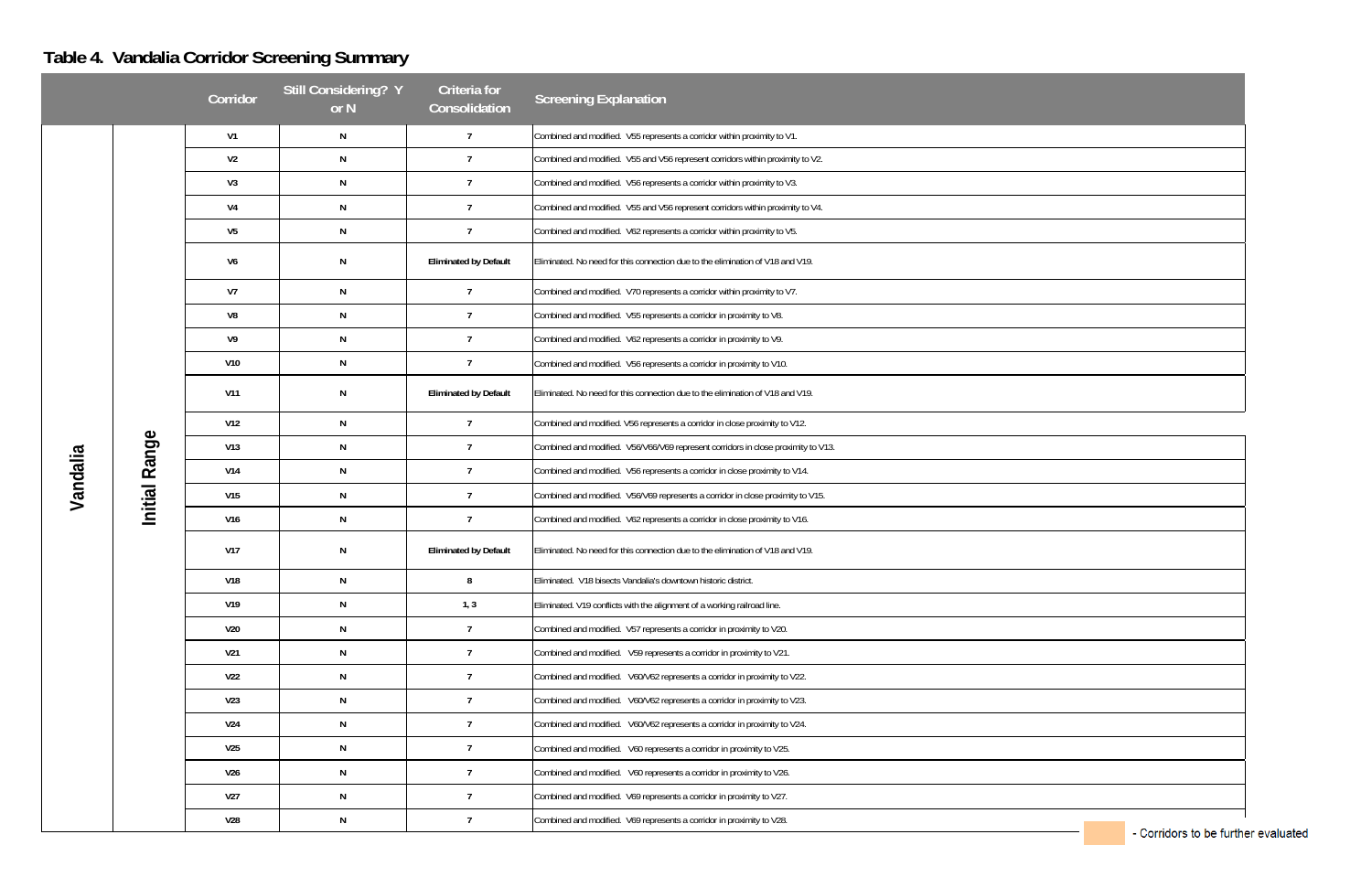# **Table 4. Vandalia Corridor Screening Summary**

|          |                              | Corridor        | <b>Still Considering? Y</b><br>or N | Criteria for<br>Consolidation | <b>Screening Explanation</b>                                                            |
|----------|------------------------------|-----------------|-------------------------------------|-------------------------------|-----------------------------------------------------------------------------------------|
|          |                              | V29             | N                                   | $\overline{7}$                | Combined and modified. V32/V69 represent corridors in proximity to V29.                 |
|          |                              | V30             | ${\sf N}$                           | $\overline{7}$                | Combined and modified. V58/V66 represent corridors in proximity to V30.                 |
|          |                              | V31             | ${\sf N}$                           | $\overline{7}$                | Combined and modified. V32/V65 represent corridors in proximity to V31.                 |
|          |                              | V32             | Y                                   |                               | Satisfies screening criteria. Carried forward.                                          |
|          |                              | V33             | N                                   | $\overline{7}$                | Combined and modified. V57 represents a corridor in proximity to V33.                   |
|          |                              | V34             | N                                   | $\overline{7}$                | Combined and modified. V57/V37or V66/V69 represent corridors in close proximity to V34. |
|          |                              | V35             | Y                                   | $\blacksquare$                | Satisfies screening criteria. Carried forward.                                          |
|          |                              | V36             | N                                   | <b>Eliminated by Default</b>  | Eliminated. No need for this connection due to the elimination of V53.                  |
|          |                              | V37             | Y                                   | $\blacksquare$                | Satisfies screening criteria. Carried forward.                                          |
|          | (continued)<br>Initial Range | V38             | ${\sf N}$                           | $\overline{7}$                | Combined and modified. V64/V59/V58 represent corridors in close proximity to V38.       |
|          |                              | V39             | N                                   | $\overline{7}$                | Combined and modified. V59/V63 represent corridors in close proximity to V39.           |
|          |                              | V40             | ${\sf N}$                           | $\overline{7}$                | Combined and modified. V62 represent corridors in close proximity to V40.               |
| Vandalia |                              | V41             | N                                   | $\overline{7}$                | Combined and modified. V57/V37or V66/V69 represent corridors in close proximity to V41. |
|          |                              | <b>V42</b>      | N                                   | $\overline{7}$                | Combined and modified. V69/V59/V58 represent corridors in close proximity to V41.       |
|          |                              | V43             | N                                   | $\overline{7}$                | Combined and modified. V60/V62 represents a corridor in close proximity to V43.         |
|          |                              | V44             | N                                   | $\overline{7}$                | Combined and modified. V60/V62 represents a corridor in close proximity to V44.         |
|          |                              | V <sub>45</sub> | ${\sf N}$                           | $\overline{7}$                | Combined and modified. V67 represents a corridor in close proximity to V45.             |
|          |                              | V46             | ${\sf N}$                           | $\overline{7}$                | Combined and modified. V61 represents a corridor in proximity to V46.                   |
|          |                              | V47             | ${\sf N}$                           | $\overline{7}$                | Combined and modified. V65 represents a corridor in proximity to V47.                   |
|          |                              | <b>V48</b>      | N                                   | $\overline{7}$                | Combined and modified. V67 represents a corridor in proximity to V48.                   |
|          |                              | V49             | N                                   | $\overline{7}$                | Combined and modified. V62 represents a corridor in proximity to V49.                   |
|          |                              | <b>V50</b>      | ${\sf N}$                           | $\overline{7}$                | Combined and modified. V60 represents a corridor in proximity to V50.                   |
|          |                              | V51             | Y                                   |                               | Satisfies screening criteria. Carried forward.                                          |
|          |                              | V <sub>52</sub> | ${\sf N}$                           | $\overline{7}$                | Combined and modified. V65 represents a corridor in proximity to V52.                   |
|          |                              | V <sub>53</sub> | ${\sf N}$                           | $\overline{7}$                | Combined and modified. V60/V62 represents a corridor in proximity to V53.               |
|          |                              | V54             | N                                   | $\overline{7}$                | Combined and modified. V68 represents a corridor in proximity to V54.                   |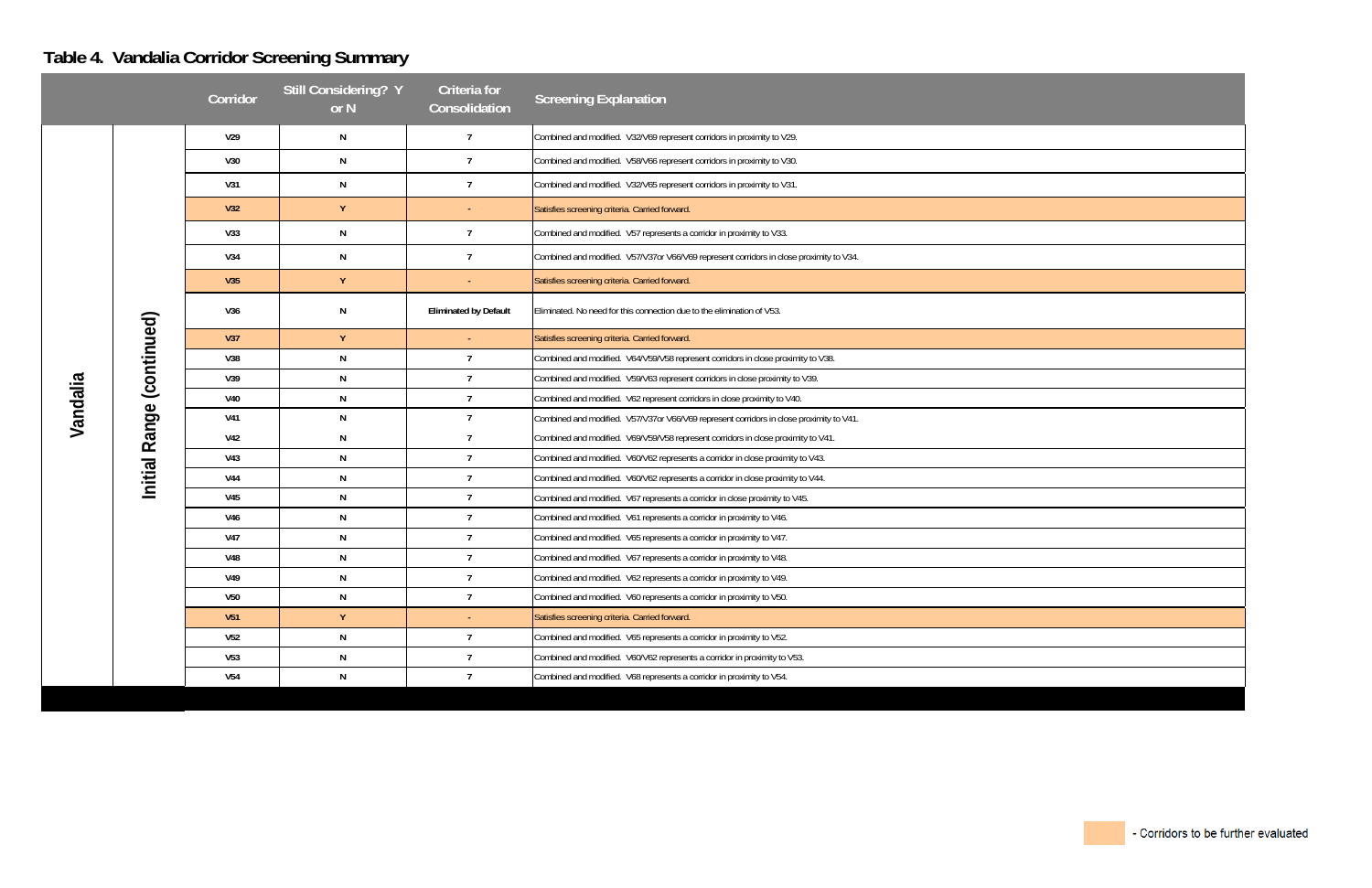## **Table 4. Vandalia Corridor Screening Summary**

|                          | Corridor        | Still Considering? Y<br>or N | Criteria for<br>Consolidation | <b>Screening Explanation</b>                                                                                                     |
|--------------------------|-----------------|------------------------------|-------------------------------|----------------------------------------------------------------------------------------------------------------------------------|
|                          | V <sub>55</sub> | Y                            | ÷.                            | Satisfies Screening Criteria. Carried Forward. V55 is a consolidation of V1, V2, V4 and V8.                                      |
|                          | V <sub>56</sub> | Y                            |                               | Satisfies Screening Criteria. Carried Forward. V56 is a consolidation of V2, V3, V4, V10, V12, V13, V14, and V15.                |
|                          | V <sub>57</sub> | Y                            |                               | Satisfies Screening Criteria. Carried Forward. V57 is consolidation of V20, V33, V34 and V41.                                    |
|                          | <b>V58</b>      | Y                            |                               | Satisfies Screening Criteria. Carried Forward. V58 is a consolidation of V30, V38, and V42.                                      |
|                          | V <sub>59</sub> | Y                            |                               | Satisfies Screening Criteria. Carried Forward. V59 is a consolidation of V21, V38, V39, and V42.                                 |
| $\equiv$<br>Щ            | <b>V60</b>      | Y                            | $\blacksquare$                | Satisfies Screening Criteria. Carried Forward. V60 is a consolidation of V22, V23, V24, V25, V26, V43, V44, V50 and V53.         |
| <b>Best</b>              | V <sub>61</sub> | Y                            | ÷.                            | Satisfies Screening Criteria. Carried Forward. V61 is a modification of V46.                                                     |
| $\overline{\phantom{0}}$ | V <sub>62</sub> | Y                            | $\blacksquare$                | Satisfies Screening Criteria. Carried Forward. V62 is a consolidation of V5, V9, V16, V22, V23, V24, V40, V43, V44, V49 and V53. |
| Vandalia                 | V63             | Y                            |                               | Satisfies Screening Criteria. Carried Forward. V63 is a modification of V39.                                                     |
|                          | <b>V64</b>      | Y                            |                               | Satisfies Screening Criteria. Carried Forward. V64 is a modification of V38.                                                     |
| Combined                 | <b>V65</b>      | Y                            |                               | Satisfies Screening Criteria. Carried Forward. V65 is a consolidation of V31, V47 and V52.                                       |
|                          | <b>V66</b>      | Y                            |                               | Satisfies Screening Criteria. Carried Forward. V66 is a consolidation of V13, V30, V34 and V41.                                  |
|                          | <b>V67</b>      | Y                            |                               | Satisfies Screening Criteria. Carried Forward. V67 is a consolidation of V34, V45 and V28.                                       |
|                          | <b>V68</b>      | Y                            |                               | Satisfies Screening Criteria. Carried Forward. V68 is a modification of V54.                                                     |
|                          | V <sub>69</sub> | Y                            |                               | Satisfies Screening Criteria. Carried Forward. V69 is a consolidation of V13, V15, V27, V28, V29, V34, V38, V41 and V42.         |
|                          | <b>V70</b>      | Y                            |                               | Satisfies Screening Criteria. Carried Forward. V70 is a modification of V7.                                                      |

#### **Key**

| $\sim$ |            |                                                                             |
|--------|------------|-----------------------------------------------------------------------------|
|        |            | Criteria # Corridor Screening Criteria                                      |
|        | Continuity | Safe and Efficient Travel                                                   |
|        | Continuity | Encourage Long Distance Travel (related to Travel Time)                     |
|        |            | Connectivity   Promote/Encourage the Movement of Goods and Services         |
|        |            | Connectivity   Improve Connectivity in South Central Illinois Region        |
|        |            | Connectivity Enhance Highway System Connectivity                            |
| O      |            | Connectivity   Provide an Efficient North-South Route (related to Distance) |
|        |            | Consolidation Represents a Similar Corridor/Created a Best Fit Line         |
|        |            | Fatal Flaw Known Fatal Flaw Avoided                                         |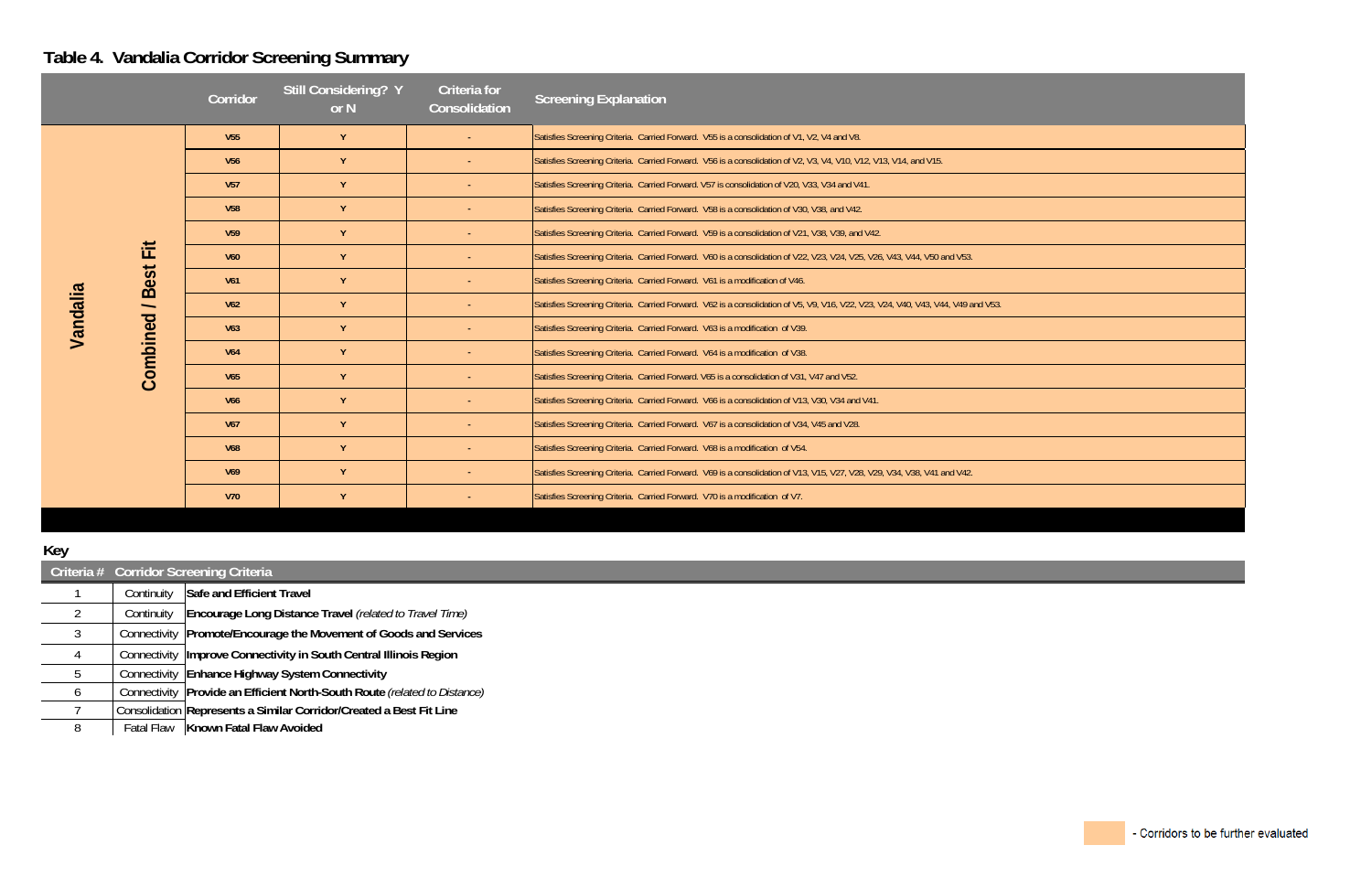# **Table 5. Vernon-Patoka Corridor Screening Summary**

| r split into multiple sections (VP27& VP28). |  |
|----------------------------------------------|--|
|                                              |  |
|                                              |  |

|              |         | Corridor        | <b>Still Considering? Y</b><br>or N | <b>Criteria</b> for<br>Consolidation | <b>Screening Explanation</b>                                                                                                                |
|--------------|---------|-----------------|-------------------------------------|--------------------------------------|---------------------------------------------------------------------------------------------------------------------------------------------|
|              |         | VP1             | N                                   | $\overline{7}$                       | Combined and modified. VP35 represents corridor in close proximity to VP1.                                                                  |
|              |         | VP <sub>2</sub> | $\mathsf{N}$                        | $\overline{7}$                       | Combined and modified. VP34 represents corridor in close proximity to VP2.                                                                  |
|              |         | VP3             | $\mathsf{N}$                        | $\overline{7}$                       | Combined and modified. VP40 represents corridor in close proximity to VP3.                                                                  |
|              |         | VP4             | N                                   | $\overline{7}$                       | Combined and modified. VP39 or VP30/VP36 represent corridors in close proximity to VP4.                                                     |
|              |         | VP <sub>5</sub> | N                                   | $\overline{7}$                       | Combined and modified. VP36 represents a corridor in close proximity to VP5.                                                                |
|              |         | VP <sub>6</sub> | Y                                   |                                      | Satisfies screening criteria. Carried forward.                                                                                              |
|              |         | VP7             | $\mathsf{N}$                        | $\overline{7}$                       | Combined and modified. VP26/VP36 represents corridor in close proximity to VP7.                                                             |
| Patoka       |         | VP8             | N                                   | $\overline{7}$                       | Combined and modified. VP26 represents corridor in close proximity to VP8                                                                   |
|              |         | VP9             | N                                   | $\overline{7}$                       | Combined and modified. VP26 represents corridor in close proximity to VP9.                                                                  |
|              | Range   | <b>VP10</b>     | $\mathsf{N}$                        | $\overline{7}$                       | Combined and modified. VP7 (portion) and VP10 combined to make VP30.                                                                        |
| $\mathbf{L}$ |         | <b>VP11</b>     | N                                   | $\overline{7}$                       | Combined and modified. VP27 represents corridor in close proximity to VP11.                                                                 |
|              |         | <b>VP12</b>     | $\mathsf{N}$                        | $\overline{7}$                       | Combined and modified. VP27 & VP28 represent corridors in close proximity to VP12. Long corridor split into multiple sections (VP27& VP28). |
| Vernon       | Initial | <b>VP13</b>     | N                                   | $\overline{7}$                       | Combined and modified. VP27, VP28, VP31 represent corridor in close proximity to VP13.                                                      |
|              |         | <b>VP14</b>     | N                                   | $\overline{7}$                       | Combined and modified. VP31 represents corridor in close proximity to VP14.                                                                 |
|              |         | <b>VP15</b>     | N                                   | $\overline{7}$                       | Combined and modified. VP29 represents corridor in close proximity to VP15.                                                                 |
|              |         | <b>VP16</b>     | N                                   | $\overline{7}$                       | Combined and modified. VP26 represents corridor in close proximity to VP16.                                                                 |
|              |         | <b>VP17</b>     | $\mathsf{N}$                        | $\overline{7}$                       | Combined and modified. VP26 represents corridor in close proximity to VP17.                                                                 |
|              |         | <b>VP18</b>     | N                                   | $\overline{7}$                       | Combined and modified. VP32/VP33 or VP29/VP41 represents corridor in close proximity to VP18.                                               |
|              |         | <b>VP19</b>     | N                                   | $\overline{7}$                       | Combined and modified. VP41and VP38 represent corridors in close proximity to VP19.                                                         |
|              |         | <b>VP20</b>     | N                                   | $\overline{7}$                       | Combined and modified. VP32/VP33 or VP38/VP41 represent corridors in close proximity to VP20.                                               |
|              |         | <b>VP21</b>     | $\mathsf{N}$                        | $\overline{7}$                       | Combined and modified. VP32/VP33 or VP38/VP41 represent corridors in close proximity to VP21.                                               |
|              |         | <b>VP22</b>     | N                                   | $\overline{7}$                       | Combined and modified. VP31 represents corridor in close proximity to VP22.                                                                 |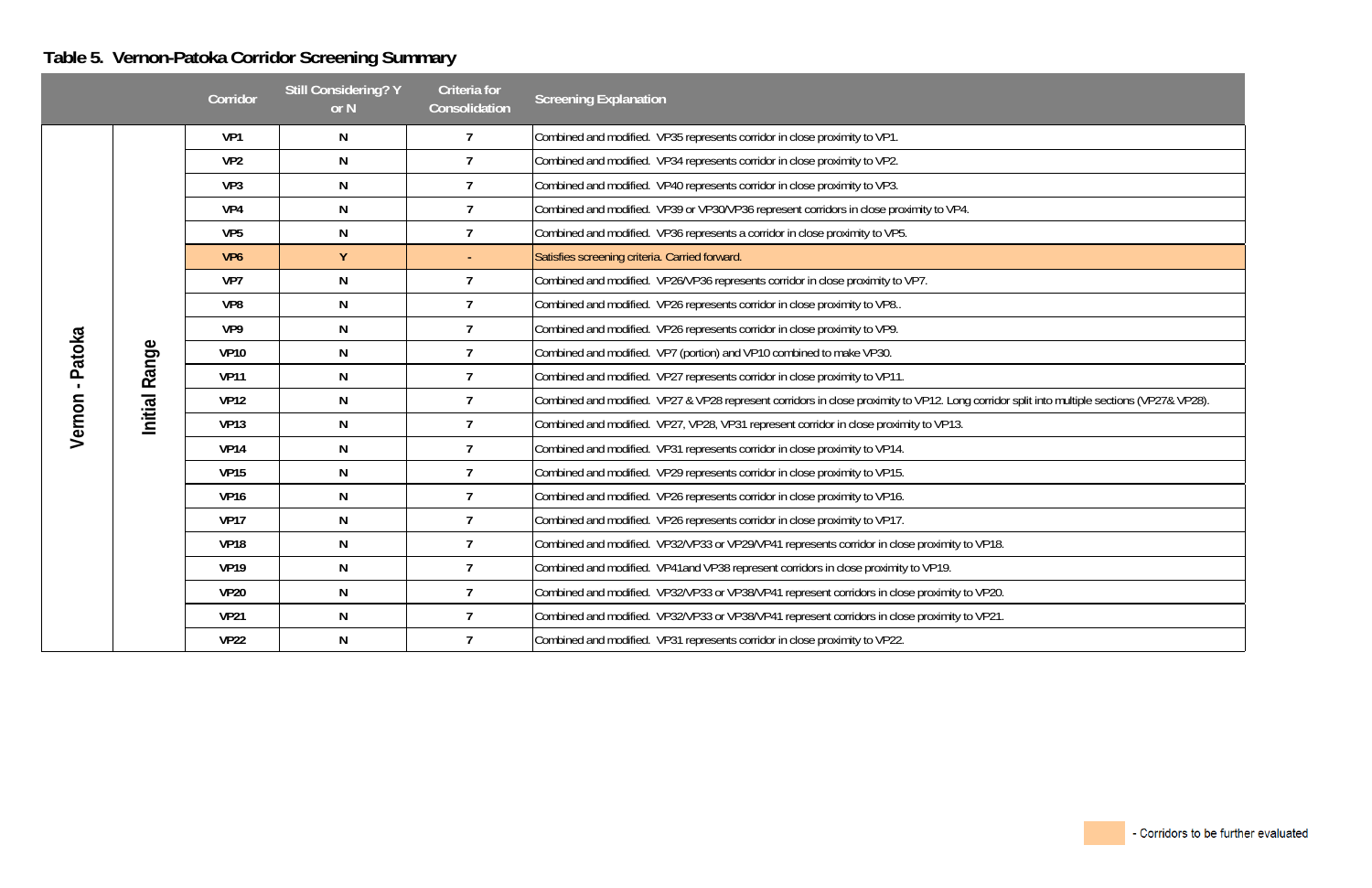# **Table 5. Vernon-Patoka Corridor Screening Summary**

|         |                                                     | Corridor    | <b>Still Considering? Y</b><br>or N | Criteria for<br>Consolidation | <b>Screening Explanation</b>                                                                                                  |
|---------|-----------------------------------------------------|-------------|-------------------------------------|-------------------------------|-------------------------------------------------------------------------------------------------------------------------------|
|         |                                                     |             |                                     |                               |                                                                                                                               |
|         |                                                     | <b>VP23</b> | Y                                   | $\omega$ .                    | Satisfies Screening Criteria. Carried Forward. VP23 is a modification of VP1.                                                 |
|         |                                                     | <b>VP24</b> | Y                                   | $\omega$                      | Satisfies Screening Criteria. Carried Forward. VP24 is a modification of VP25 that eliminates skewed intersection in 5% area. |
|         |                                                     | <b>VP25</b> | Y                                   | $\sim$                        | Satisfies Screening Criteria. Carried Forward. VP25 represents existing alignment through Patoka.                             |
|         |                                                     | <b>VP26</b> | Y                                   | $\sim$                        | Satisfies Screening Criteria. Carried Forward. VP26 is a consolidation of VP7, VP8, VP9, VP16 and VP17.                       |
|         |                                                     | <b>VP27</b> | Y                                   | $\omega$                      | Satisfies Screening Criteria. Carried Forward. VP27 is a consolidation of VP10, VP11, VP12 and VP13.                          |
|         |                                                     | <b>VP28</b> | Y                                   | $\sim$                        | Satisfies Screening Criteria. Carried Forward. VP28 is a consolidation of VP12 and VP13.                                      |
|         | Ë                                                   | <b>VP29</b> | Y                                   | $\sim$                        | Satisfies Screening Criteria. Carried Forward. VP29 is a consolidation of VP15 and VP 18.                                     |
| Patoka  | <b>Best</b><br>$\overline{\phantom{0}}$<br>Combined | <b>VP30</b> | Y                                   | $\sim$                        | Satisfies Screening Criteria. Carried Forward. VP30 is a consolidation of VP4, VP7 and VP10.                                  |
|         |                                                     | <b>VP31</b> | Y                                   | $\sim$                        | Satisfies Screening Criteria. Carried Forward. VP31 is a consolidation of VP13, VP14 and VP22.                                |
|         |                                                     | <b>VP32</b> | Y                                   | $\blacksquare$                | Satisfies Screening Criteria. Carried Forward. VP32 is a consolidation of VP18, VP20 and VP21.                                |
| Vernon- |                                                     | <b>VP33</b> | Y                                   | $\omega$                      | Satisfies Screening Criteria. Carried Forward. VP33 is a consolidation of VP18, VP20 and VP21.                                |
|         |                                                     | <b>VP34</b> | Y                                   | $\blacksquare$                | Satisfies Screening Criteria. Carried Forward. VP34 is a modification of VP2.                                                 |
|         |                                                     | <b>VP35</b> | Y                                   | $\sim$                        | Satisfies Screening Criteria. Carried Forward. VP35 is a modification of VP1.                                                 |
|         |                                                     | <b>VP36</b> | Y                                   | $\sim$                        | Satisfies Screening Criteria. Carried Forward. VP36 is a consolidation of VP4, VP5 and VP7.                                   |
|         |                                                     | <b>VP37</b> | Y                                   | $\blacksquare$                | Satisfies Screening Criteria. Carried Forward. VP37 connects to VP39 (modified VP4).                                          |
|         |                                                     | <b>VP38</b> | Y                                   | $\omega$                      | Satisfies Screening Criteria. Carried Forward. VP38 is a consolidation of VP19, VP20 and VP21.                                |
|         |                                                     | <b>VP39</b> | Y                                   | $\blacksquare$                | Satisfies Screening Criteria. Carried Forward. VP39 is a modification of VP4.                                                 |
|         |                                                     | <b>VP40</b> | Y                                   | $\blacksquare$                | Satisfies Screening Criteria. Carried Forward. VP40 is a modification of VP3.                                                 |
|         |                                                     | <b>VP41</b> | Y                                   | $\blacksquare$                | Satisfies Screening Criteria. Carried Forward. VP41 is a consolidation of VP18, VP19, VP20 and VP21.                          |

## **Key**

|   |            | Criteria # Corridor Screening Criteria                                      |  |  |  |  |
|---|------------|-----------------------------------------------------------------------------|--|--|--|--|
|   | Continuity | Safe and Efficient Travel                                                   |  |  |  |  |
|   | Continuity | Encourage Long Distance Travel (related to Travel Time)                     |  |  |  |  |
|   |            | Connectivity   Promote/Encourage the Movement of Goods and Services         |  |  |  |  |
|   |            | Connectivity   Improve Connectivity in South Central Illinois Region        |  |  |  |  |
|   |            | Connectivity Enhance Highway System Connectivity                            |  |  |  |  |
| O |            | Connectivity   Provide an Efficient North-South Route (related to Distance) |  |  |  |  |
|   |            | Consolidation Represents a Similar Corridor/Created a Best Fit Line         |  |  |  |  |
| 8 |            | Fatal Flaw   Known Fatal Flaw Avoided                                       |  |  |  |  |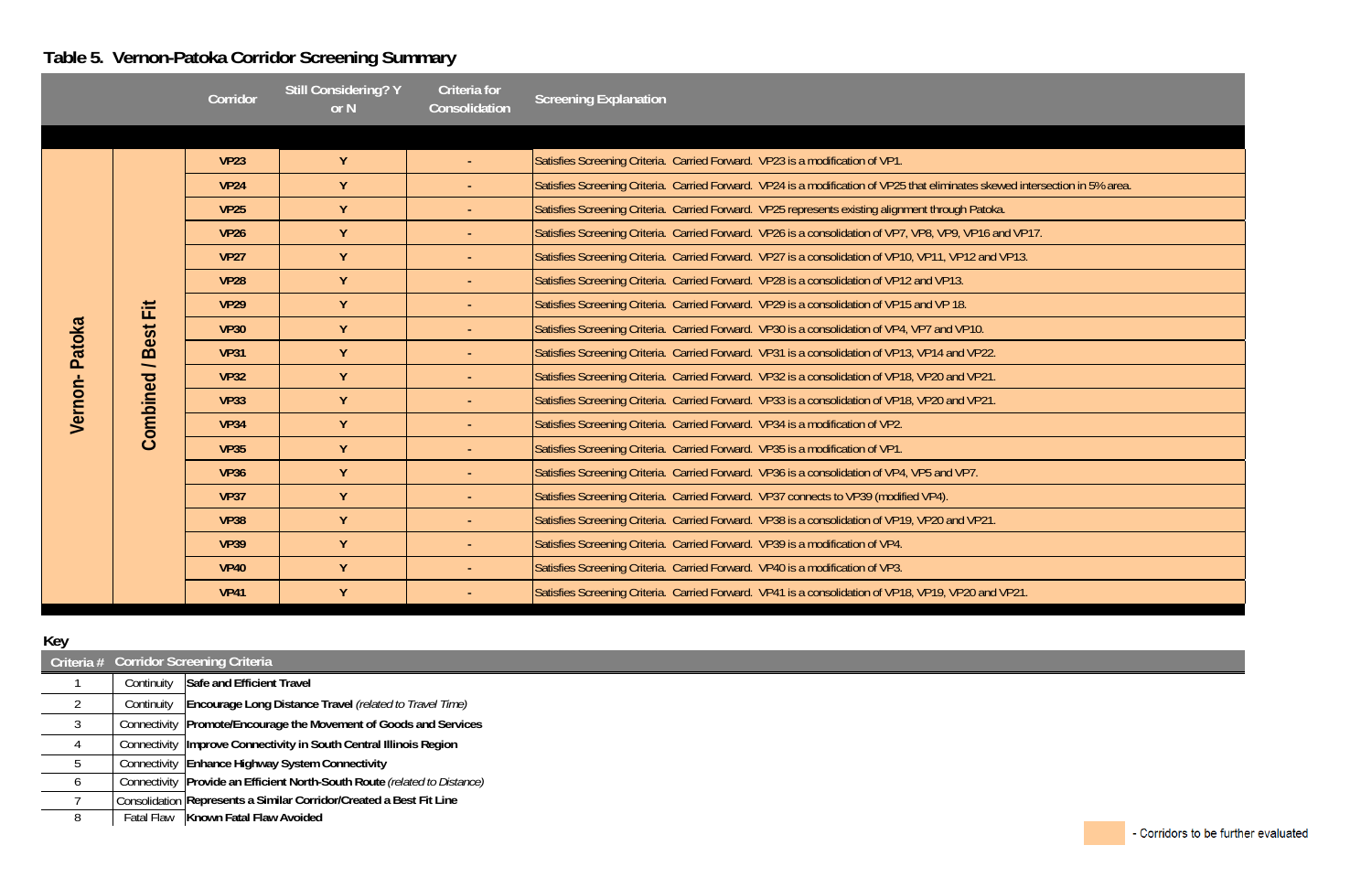## **Table 6. Sandoval Corridor Screening Summary**

| and C69 represent corridors in close proximity to |
|---------------------------------------------------|
|                                                   |
|                                                   |
|                                                   |
| 13.                                               |
|                                                   |
|                                                   |
|                                                   |
|                                                   |
|                                                   |
|                                                   |
|                                                   |
|                                                   |
|                                                   |
| close proximity to S29.                           |
|                                                   |

|          |                  | Corridor        | <b>Still Considering? Y</b><br>or N | Criteria for<br>Consolidation | <b>Screening Explanation</b>                                                                                                                                 |
|----------|------------------|-----------------|-------------------------------------|-------------------------------|--------------------------------------------------------------------------------------------------------------------------------------------------------------|
|          |                  | S <sub>1</sub>  | N                                   | $\overline{7}$                | Combined and modified. S30 and S34 represent corridors in close proximity to S1.                                                                             |
|          |                  | S <sub>2</sub>  | N                                   | $\overline{7}$                | Combined and modified. S31, S32 and S36 represent corridors in close proximity to S2.                                                                        |
|          |                  | S <sub>3</sub>  | N                                   | $\overline{7}$                | Combined and modified. S45 represent corridors in close proximity to S3.                                                                                     |
|          |                  | S <sub>4</sub>  | N                                   | $\overline{7}$                | Combined and modified. C60 represents a corridor in close proximity to S4.                                                                                   |
|          |                  | S <sub>5</sub>  | N                                   | $\overline{7}$                | Combined and modified. C60 and S34 represent corridors in close proximity to S5.                                                                             |
|          |                  | S <sub>6</sub>  | N                                   | $\overline{7}$                | Combined and modified. C5, C57, C58 and S36 represent corridors in close proximity to S6.                                                                    |
|          |                  | S7              | N                                   | 2, 3, 6, 7                    | Combined and modified. Longer distance to travel since not direct north-south route. S34, S35, C56, and C69 represent corridors in close proximity to<br>S7. |
|          |                  | S <sub>8</sub>  | N                                   | $\overline{7}$                | Combined and modified. S36 represents corridors in close proximity to S8.                                                                                    |
|          |                  | S <sub>9</sub>  | N                                   | $\overline{7}$                | Combined and modified. S34 represents a corridor in close proximity to S9.                                                                                   |
|          | Range<br>Initial | S10             | N                                   | 7                             | Combined and modified. S35 represents a corridor in close proximity to S10.                                                                                  |
|          |                  | <b>S11</b>      | N                                   | $\overline{7}$                | Combined and modified. S35 represents a corridor in close proximity to S11.                                                                                  |
|          |                  | <b>S12</b>      | N                                   | $\mathbf{7}$                  | Combined and modified. S34 and S35 represent corridors in close proximity to S12.                                                                            |
|          |                  | S <sub>13</sub> | N                                   | 7                             | Combined and Modified. Shifted. Terminus changed. S44 represents corridor in close proximity to S13.                                                         |
| Sandoval |                  | S14             | N                                   | $\overline{7}$                | Combined and modified. S36 represents corridor in close proximity to S14.                                                                                    |
|          |                  | S <sub>15</sub> | N                                   | $\overline{7}$                | Combined and modified. S36 represents corridor in close proximity to S15.                                                                                    |
|          |                  | S <sub>16</sub> | N                                   | $\overline{7}$                | Combined and modified. S35 represents corridor in close proximity to S16.                                                                                    |
|          |                  | <b>S17</b>      | N                                   | 7                             | Combined and modified. S36 represents corridor in close proximity to S17.                                                                                    |
|          |                  | S <sub>18</sub> | N                                   | 7                             | Combined and modified. S35 represents corridor in close proximity to S18.                                                                                    |
|          |                  | S <sub>19</sub> | N                                   | 7                             | Combined and modified. S20 represents corridor in close proximity to S19.                                                                                    |
|          |                  | S20             | ${\sf N}$                           | 7                             | Combined and modified. S37 represents corridor in close proximity to S20.                                                                                    |
|          |                  | S21             | N                                   | $\overline{7}$                | Combined and modified. S38 represents corridor in close proximity to S21.                                                                                    |
|          |                  | <b>S23</b>      | N                                   |                               | Combined and modified. S39 represents corridor in close proximity to S23.                                                                                    |
|          |                  | <b>S24</b>      | N                                   | 7                             | Combined and modified. S37 represents corridor in close proximity to S24.                                                                                    |
|          |                  | <b>S25</b>      | ${\sf N}$                           | $\overline{7}$                | Combined and modified. S37 corridor encompasses the need for corridor S25.                                                                                   |
|          |                  | S26             | N                                   | $\overline{7}$                | Combined and modified. S37 corridor encompasses the need for corridor S26.                                                                                   |
|          |                  | <b>S27</b>      | N                                   | $\overline{7}$                | Combined and modified. S37 corridor encompasses the need for corridor S27.                                                                                   |
|          |                  | S28             | N                                   | 7                             | Combined and modified. S37 represents corridor in close proximity to S28.                                                                                    |
|          |                  | S29             | N                                   | 1, 2, 3, 6, 7                 | Combined and modified. Located approximately 1 mile east of Sandoval. S37 represents corridor in close proximity to S29.                                     |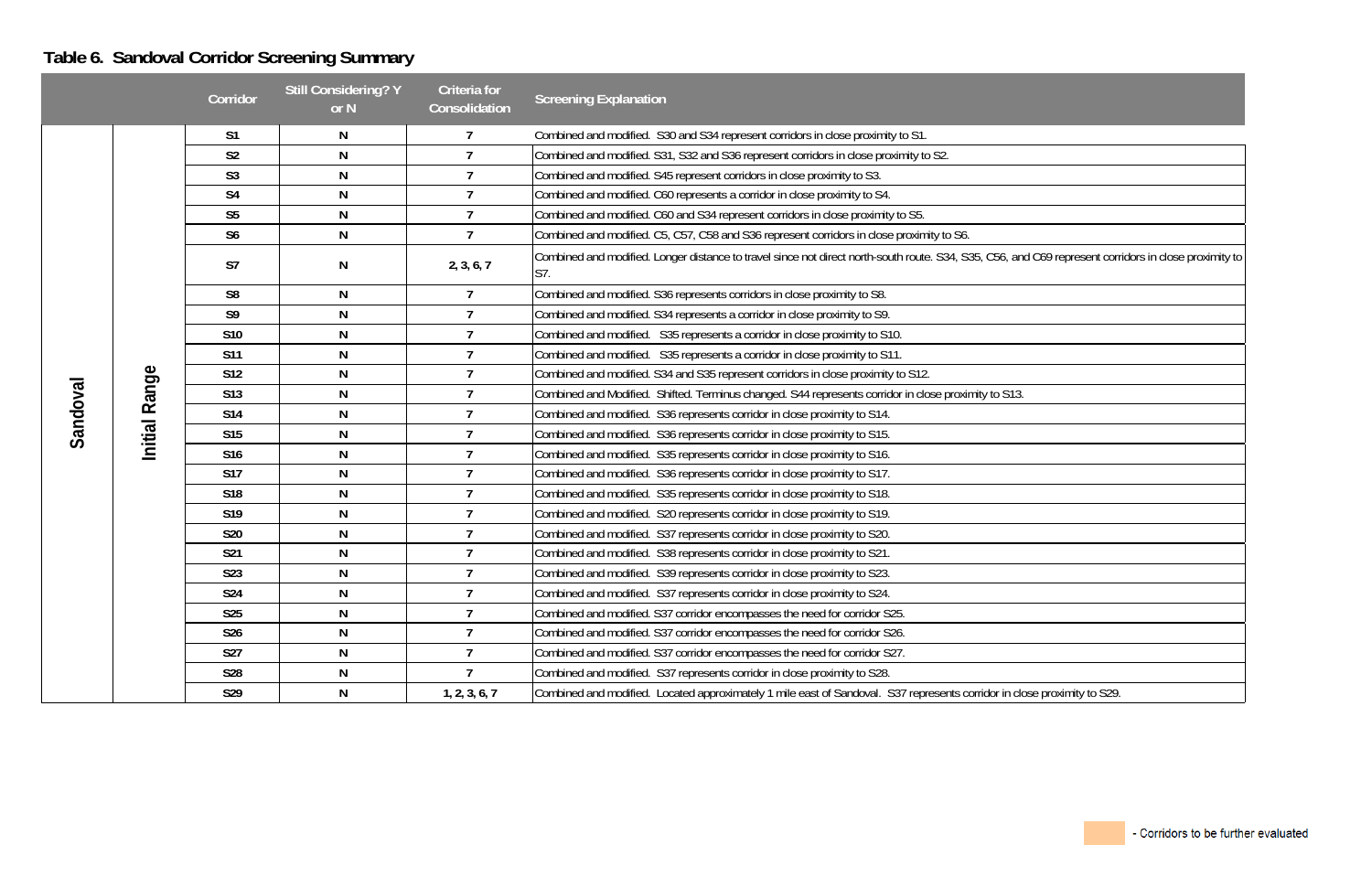# **Table 6. Sandoval Corridor Screening Summary**

|          |                          | Corridor        | <b>Still Considering? Y</b><br>or N | <b>Criteria for</b><br>Consolidation | <b>Screening Explanation</b>                                                                                                                                  |
|----------|--------------------------|-----------------|-------------------------------------|--------------------------------------|---------------------------------------------------------------------------------------------------------------------------------------------------------------|
|          |                          |                 |                                     |                                      |                                                                                                                                                               |
|          |                          | <b>S30</b>      | Y                                   |                                      | Satisfies Screening Criteria. Carried Forward. S30 is a modification of S1.                                                                                   |
|          |                          | S31             | Y                                   |                                      | Satisfies Screening Criteria. Carried Forward. S31 is a modification of S2.                                                                                   |
|          |                          | <b>S32</b>      | Y                                   |                                      | Satisfies Screening Criteria. Carried Forward. S32 is a modification of S2.                                                                                   |
|          |                          | S33             | Y                                   |                                      | Satisfies Screening Criteria. Carried Forward. S33 is a corridor that was developed to connect the southern portion of the original S2 (now S31) with<br>SS5. |
| Sandoval | 缸                        | <b>S34</b>      | Y                                   |                                      | Satisfies Screening Criteria. Carried Forward. S34 is a consolidation of S1, S5, S7, S9 and S12.                                                              |
|          | <b>Consolidated/Best</b> | <b>S35</b>      | Y                                   | $\sim$                               | Satisfies Screening Criteria. Carried Forward. S35 is a consolidation of S7, S10, S11, S12, S16 and S18.                                                      |
|          |                          | S36             | Y                                   |                                      | Satisfies Screening Criteria. Carried Forward. S36 is a consolidation of S2, S6, S8, S14, S15 and S17.                                                        |
|          |                          | <b>S37</b>      | Y                                   |                                      | Satisfies Screening Criteria. Carried Forward. S37 is a consolidation of S20, S24, S25, S26, S27, S28 and S29.                                                |
|          |                          | S <sub>38</sub> | Y                                   | $\sim$                               | Satisfies Screening Criteria. Carried Forward. S38 is a consolidation of S21 and S22.                                                                         |
|          |                          | <b>S39</b>      | $\mathbf{Y}$                        | $\sim$                               | Satisfies Screening Criteria. Carried Forward. S39 is a modification of S23.                                                                                  |
|          |                          | <b>S40</b>      | Y                                   | $\sim$                               | Satisfies Screening Criteria. Carried Forward. S40 is a modification of S22.                                                                                  |
|          |                          | S41             | Y                                   |                                      | Satisfies Screening Criteria. Carried Forward. S41 is a modification of S13.                                                                                  |
|          |                          | S42             | Y                                   |                                      | Satisfies Screening Criteria. Carried Forward. S42 is a corridor that was developed to connect the southern portion of the original S2 (now S31) with<br>SS5. |
|          |                          | <b>S43</b>      | Y                                   | $\sim$                               | Satisfies Screening Criteria. Carried Forward. S43 is a modification of S21.                                                                                  |
|          |                          | <b>S44</b>      | Y                                   | $\sim$                               | Satisfies Screening Criteria. Carried Forward. S44 is a modification of S13.                                                                                  |
|          |                          | S45             | Y                                   |                                      | Satisfies Screening Criteria. Carried Forward. S45 is a modification of S3.                                                                                   |

## **Key**

|   |              | Criteria # Corridor Screening Criteria                              |  |  |  |
|---|--------------|---------------------------------------------------------------------|--|--|--|
|   | Continuity   | Safe and Efficient Travel                                           |  |  |  |
| 2 | Continuity   | Encourage Long Distance Travel (related to Travel Time)             |  |  |  |
| 3 | Connectivity | Promote/Encourage the Movement of Goods and Services                |  |  |  |
| 4 | Connectivity | Improve Connectivity in South Central Illinois Region               |  |  |  |
| 5 | Connectivity | <b>Enhance Highway System Connectivity</b>                          |  |  |  |
| 6 | Connectivity | Provide an Efficient North-South Route (related to Distance)        |  |  |  |
|   |              | Consolidation Represents a Similar Corridor/Created a Best Fit Line |  |  |  |
| 8 |              | Fatal Flaw   Known Fatal Flaw Avoided                               |  |  |  |

| outhern portion of the original S2 (now S31) with |
|---------------------------------------------------|
|                                                   |
| <b>S18.</b>                                       |
| 17.                                               |
| 28 and S29.                                       |
|                                                   |
|                                                   |
|                                                   |
|                                                   |
| outhern portion of the original S2 (now S31) with |
|                                                   |
|                                                   |
|                                                   |
|                                                   |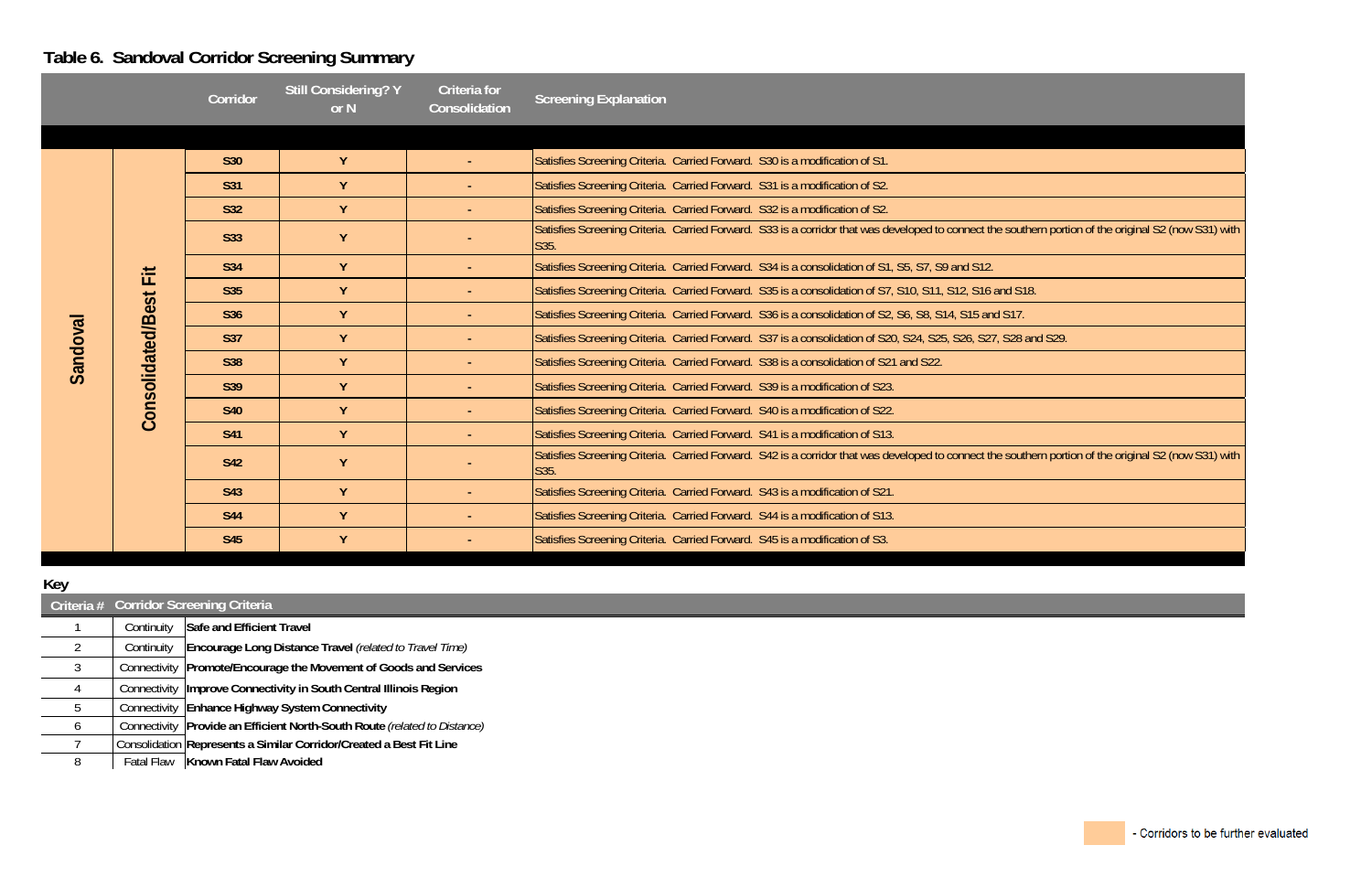### **Table 7 Centralia Corridor Screening Summary**

| C43 represents corridor in close proximity to |
|-----------------------------------------------|
|-----------------------------------------------|

- Corridors to be further evaluated

#### **Still Considering? Y or N Criteria for Consolidation Screening Explanation CorridorC1 N 1, 2, 3, 6, 7** Eliminated. Located too far away from Centralia. C43 represents corridor in close proximity to C1. Eliminated. Complex railroad crossing that would be required to construct this preliminary alternative.<br>C2. **C2 N 1**Eliminated. Complex railroad crossing that would be required to construct this preliminary alternative. C43 represents corridor in close proximity to C3. **C3 N 1** Combined and modified. Long corridor split into multiple sections. C43 and C47 represents corridor in close proximity to C4. **C4 N 7** Combined and modified. C44 represents a corridor in close proximity to C5. **C5 N 7C6 N 1, 3, 6** Eliminated. Results in limited access. Combined and modified. Complex railroad crossing would be required to construct this preliminary alternative. C44 represents corridor in close proximity to C7. **C7 N 7**Combined and modified. Complex railroad crossing would be required to construct this preliminary alternative. C44 represents corridor in close proximity to C8. **C8 N 7**Combined and modified. Complex railroad crossing would be required to construct this preliminary alternative. C44 represents corridor in close proximity to C9. **C9 N 7**Combined and modified. Complex railroad crossing would be required to construct this preliminary alternative. C44 represents corridor in close proximity to C10. **C10 N 7Initial Range**Initial Range Combined and modified. C44, C46, C51, and C61 represent corridors in close proximity to C11. **Centralia C11 N 7** Combined and modified. C43/C62 represents a corridor in close proximity to C12. **C12 N 7**7 Combined and modified. Long corridor split into multiple sections. C46, C48, C49, and C51 represent corridors in close proximity to C13. **C13 N 7** Combined and modified. C47/C58 represents corridor in close proximity to C14. **C14 N 7** Combined and modified. C50 represents corridor in close proximity to C15. **C15 N 7** Combined and modified. C48 represents a short version of C16. **C16 N 7C17 N 1, 7** Eliminated. Complex railroad crossing that would be required to construct this preliminary alternative. C43 represents corridor in close proximity to C17. Combined and modified. C46, C48 and C63 represent corridors in close proximity to C18. **C18 N 7C19 N Eliminated by Default** Eliminated. No need for this connection because C17 was eliminated. Combined and modified. C45 represents a corridor in close proximity to C20. **C20 N 7** Combined and modified. C45 represents a corridor in close proximity to C21. **C21 N 7** Combined and modified. C49 and C51 represent corridors in close proximity to C22. **C22 N 7** Combined and modified. C52 represents corridor in close proximity to C23. **C23 N 7** Combined and modified. C51 represents corridor in close proximity to C24. **C24 N 7** Combined and modified. C53 represents corridor in close proximity to C25. **C25 N 7** Combined and modified. C51 and C53 represents corridor in close proximity to C26. **C26 N 7**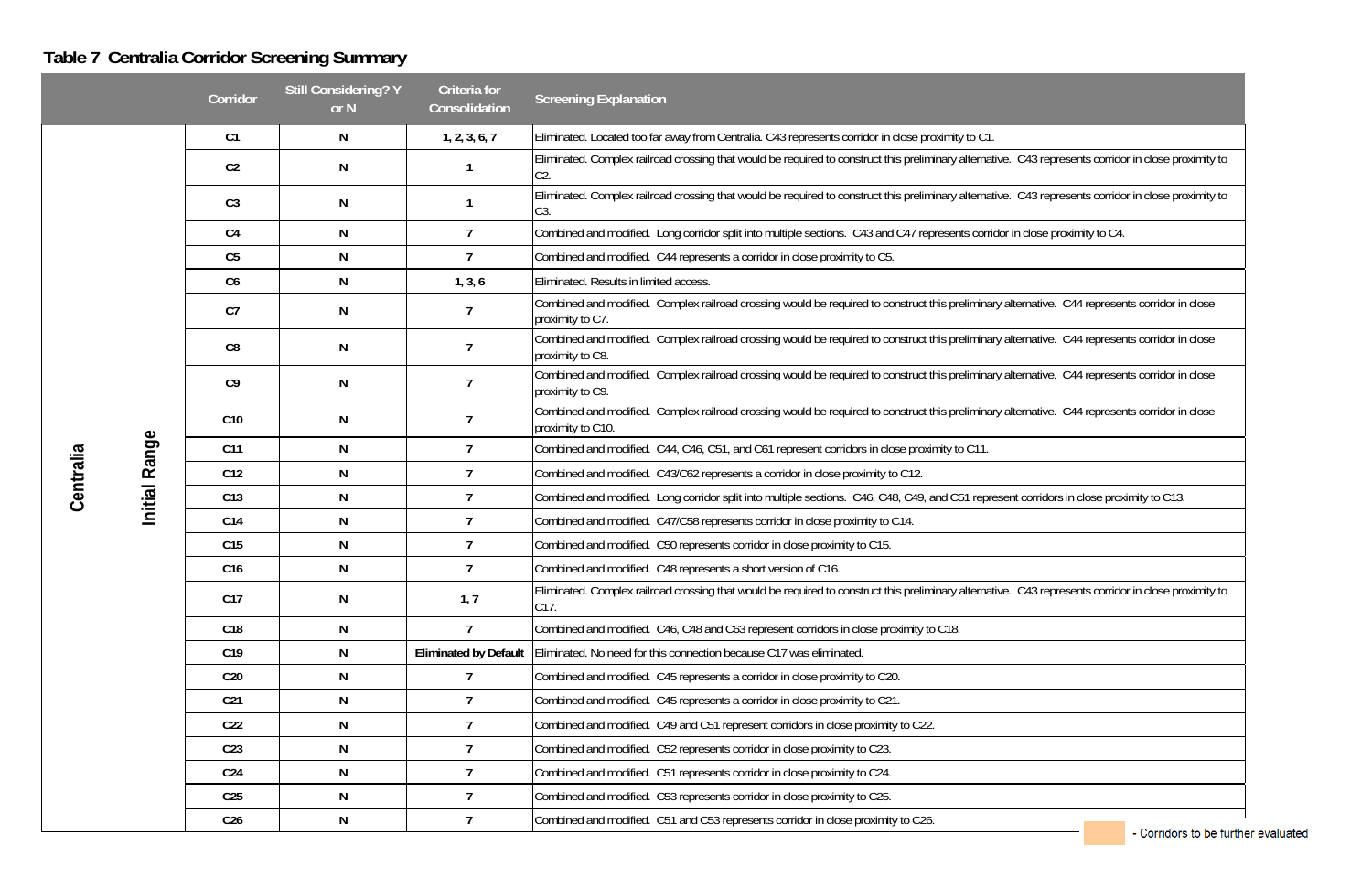# **Table 7 Centralia Corridor Screening Summary**

| se proximity to C27. |  |
|----------------------|--|
|                      |  |
|                      |  |
|                      |  |
|                      |  |
|                      |  |
|                      |  |
|                      |  |
|                      |  |
|                      |  |
|                      |  |
|                      |  |
|                      |  |
|                      |  |
|                      |  |
|                      |  |

|           |             | Corridor        | <b>Still Considering? Y</b><br>or $N$ | Criteria for<br>Consolidation | <b>Screening Explanation</b>                                                                                          |
|-----------|-------------|-----------------|---------------------------------------|-------------------------------|-----------------------------------------------------------------------------------------------------------------------|
|           |             | C <sub>27</sub> | N                                     | 2, 3, 6, 7                    | Combined and modified. Located far west of Sandoval. C54, C57, and C60 represent corridors in close proximity to C27. |
|           |             | C <sub>28</sub> | N                                     | $\overline{7}$                | Combined and modified. C54 represents corridor in close proximity to C28.                                             |
|           |             | C <sub>29</sub> | N                                     |                               | Combined and modified. S45/C57 represents corridors in close proximity to C29.                                        |
|           |             | C30             | N                                     |                               | Combined and modified. C55 represents corridor in close proximity to C30.                                             |
|           |             | C <sub>31</sub> | N                                     | $\overline{7}$                | Combined and modified. C56 represents corridor in close proximity to C31.                                             |
|           |             | C32             | N                                     | $\overline{7}$                | Combined and modified. C57 represents corridor in close proximity to C32.                                             |
|           | (continued) | C <sub>33</sub> | $\mathbf{Y}$                          |                               | Satisfies screening criteria. Carried forward. This corridor represents alternatives through town.                    |
|           |             | C34             | N                                     | $\overline{7}$                | Combined and modified. C57 represents corridor in close proximity to C34.                                             |
| Centralia | Range       | C35             | N                                     |                               | Eliminated. C35 limits access.                                                                                        |
|           |             | C <sub>36</sub> | N                                     | 7                             | Combined and modified. C59 represents corridor in close proximity to C36.                                             |
|           | Initial     | C <sub>37</sub> | N                                     | $\overline{7}$                | Combined and modified. C59 represents corridor in close proximity to C37.                                             |
|           |             | C38             | N                                     | $\overline{7}$                | Combined and modified. C59 represents corridor in close proximity to C38.                                             |
|           |             | C39             | N                                     | 1, 2, 3, 6, 7                 | Combined and modified. C59 represents corridor in close proximity to C39.                                             |
|           |             | C40             | N                                     | $\overline{7}$                | Combined and modified. C59 represents corridor in close proximity to C40.                                             |
|           |             | C41             | N                                     | $\overline{7}$                | Combined and modified. C59 represents corridor in close proximity to C41.                                             |
|           |             | C42             | N                                     | $\overline{7}$                | Combined and modified. C59 represents corridor in close proximity to C42.                                             |